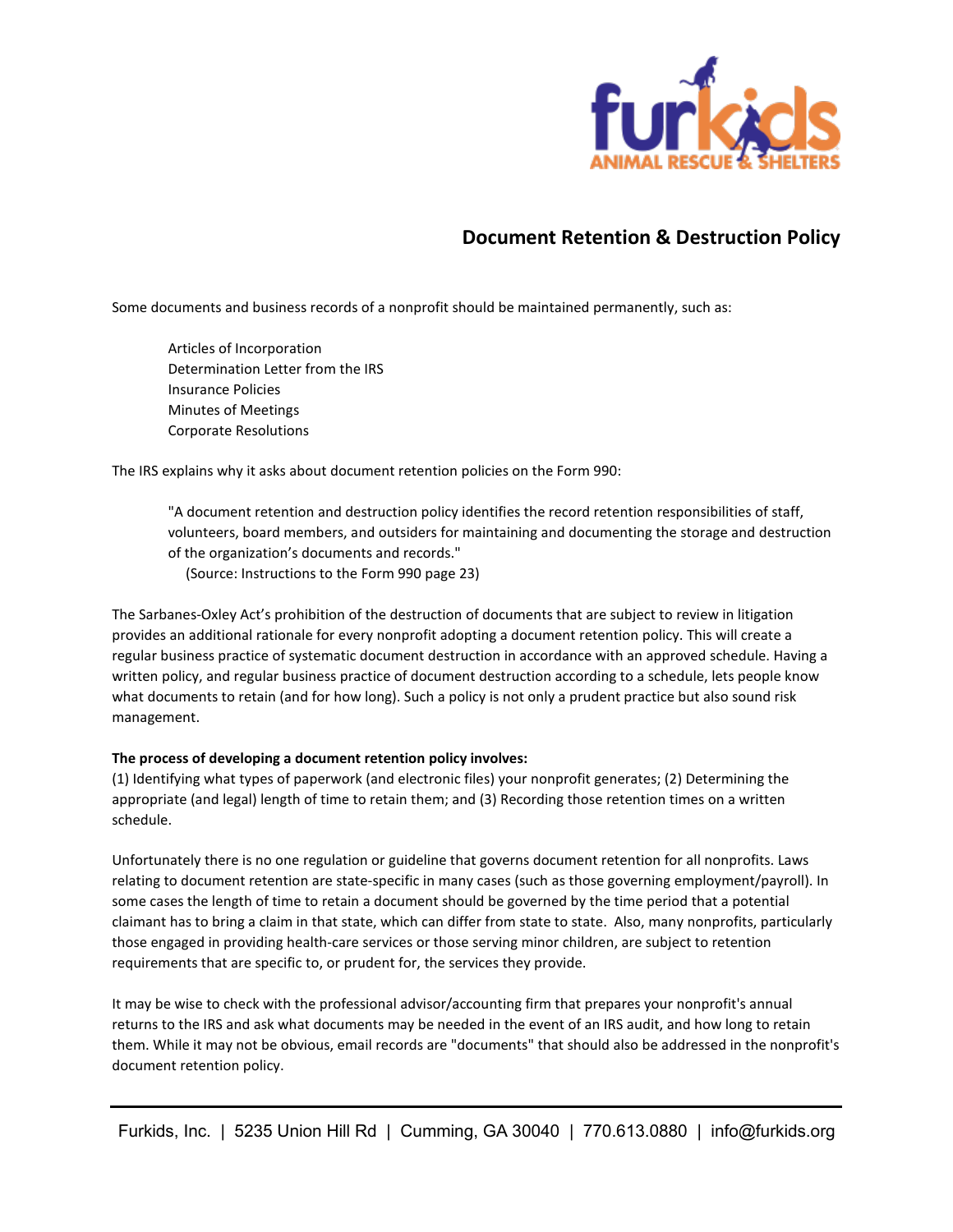

# **Furkids Document Retention & Destruction Policy**

Furkids takes seriously its obligations to preserve information relating to litigation, audits, and investigations.

The information listed in the retention schedule below is intended as a guideline and may not contain all the records that Furkids may be required to keep in the future. Questions regarding the retention of documents not listed in this chart should be directed to Samantha Shelton, Founder and CEO, or the Operations Director.

From time to time, the CEO or Operations Director may issue a notice, known as a "legal hold," suspending the destruction of records due to pending, threatened, or otherwise reasonably foreseeable litigation, audits, government investigations, or similar proceedings. No records specified in any legal hold may be destroyed, even if the scheduled destruction date has passed, until the legal hold is withdrawn in writing by the CEO or Operations Director.

| <b>File Category</b>     | <b>Item</b>                                                     | <b>Retention Period</b>   |
|--------------------------|-----------------------------------------------------------------|---------------------------|
| <b>Corporate Records</b> | Bylaws and Articles of Incorporation                            | Permanent                 |
|                          | Corporate resolutions                                           | Permanent                 |
|                          | Board and committee meeting agendas and<br>minutes              | Permanent                 |
|                          | Conflict-of-interest disclosure forms                           | 4 years                   |
| <b>Finance and</b>       | Financial statements (audited)                                  | 7 years                   |
| Administration           |                                                                 |                           |
|                          | Auditor management letters                                      | 7 years                   |
|                          | Payroll records                                                 | 7 years                   |
|                          | Check register and checks                                       | 7 years                   |
|                          | Bank deposits and statements                                    | 7 years                   |
|                          | Chart of accounts                                               | 7 years                   |
|                          | General ledgers and journals (includes bank<br>reconciliations) | 7 years                   |
|                          | Investment performance reports                                  | 7 years                   |
|                          | Equipment files and maintenance records                         | 7 years after disposition |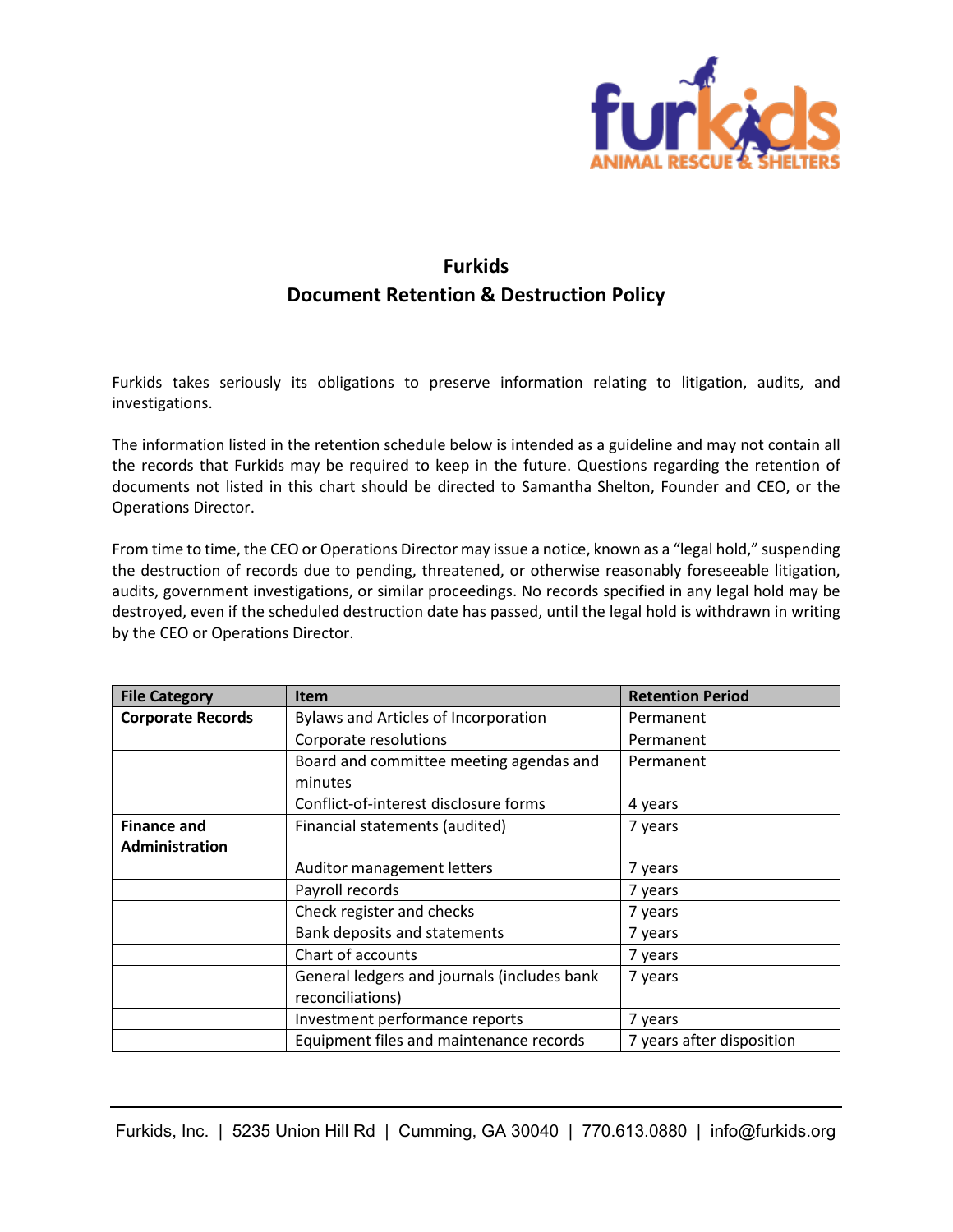

|                          | Contracts and agreements                     | 7 years after all obligations<br>end |
|--------------------------|----------------------------------------------|--------------------------------------|
|                          | Correspondence - general                     | 3 years                              |
| <b>Insurance Records</b> | Policies - occurrence type                   | Permanent                            |
|                          | Policies - claims-made type                  | Permanent                            |
|                          | Accident reports                             | 7 years                              |
|                          | Safety (OSHA) reports                        | 7 years                              |
|                          | Claims (after settlement)                    | 7 years                              |
|                          | Group disability records                     | 7 years after end of benefits        |
| <b>Real Estate</b>       | <b>Deeds</b>                                 | Permanent                            |
|                          | Leases (expired)                             | 7 years after all obligations        |
|                          |                                              | end                                  |
|                          | Mortgages, security agreements               | 7 years after all obligations        |
|                          |                                              | end                                  |
| <b>Tax</b>               | IRS exemption determination and related      | Permanent                            |
|                          | correspondence                               |                                      |
|                          | IRS Form 990s                                | 7 years                              |
|                          | Charitable Organizations Registration        | 7 years                              |
|                          | Statements (filed with South Carolina        |                                      |
|                          | Attorney General)                            |                                      |
| <b>Human Resources</b>   | Employee personnel files                     | Permanent                            |
|                          | Retirement plan benefits (plan descriptions, | Permanent                            |
|                          | plan documents)                              |                                      |
|                          | Employee handbooks                           | Permanent                            |
|                          | Workers comp claims (after settlement)       | 7 years                              |
|                          | Employee orientation and training materials  | 7 years after use ends               |
|                          | <b>Employment applications</b>               | 3 years                              |
|                          | IRS Form I-9 (store separate from personnel  | Greater of 1 year after end          |
|                          | file)                                        | of service, or three years           |
|                          | Withholding tax statements                   | 7 years                              |
|                          | <b>Timecards</b>                             | 3 years                              |
| <b>Technology</b>        | Software licenses and support agreements     | 7 years after all obligations        |
|                          |                                              | end                                  |